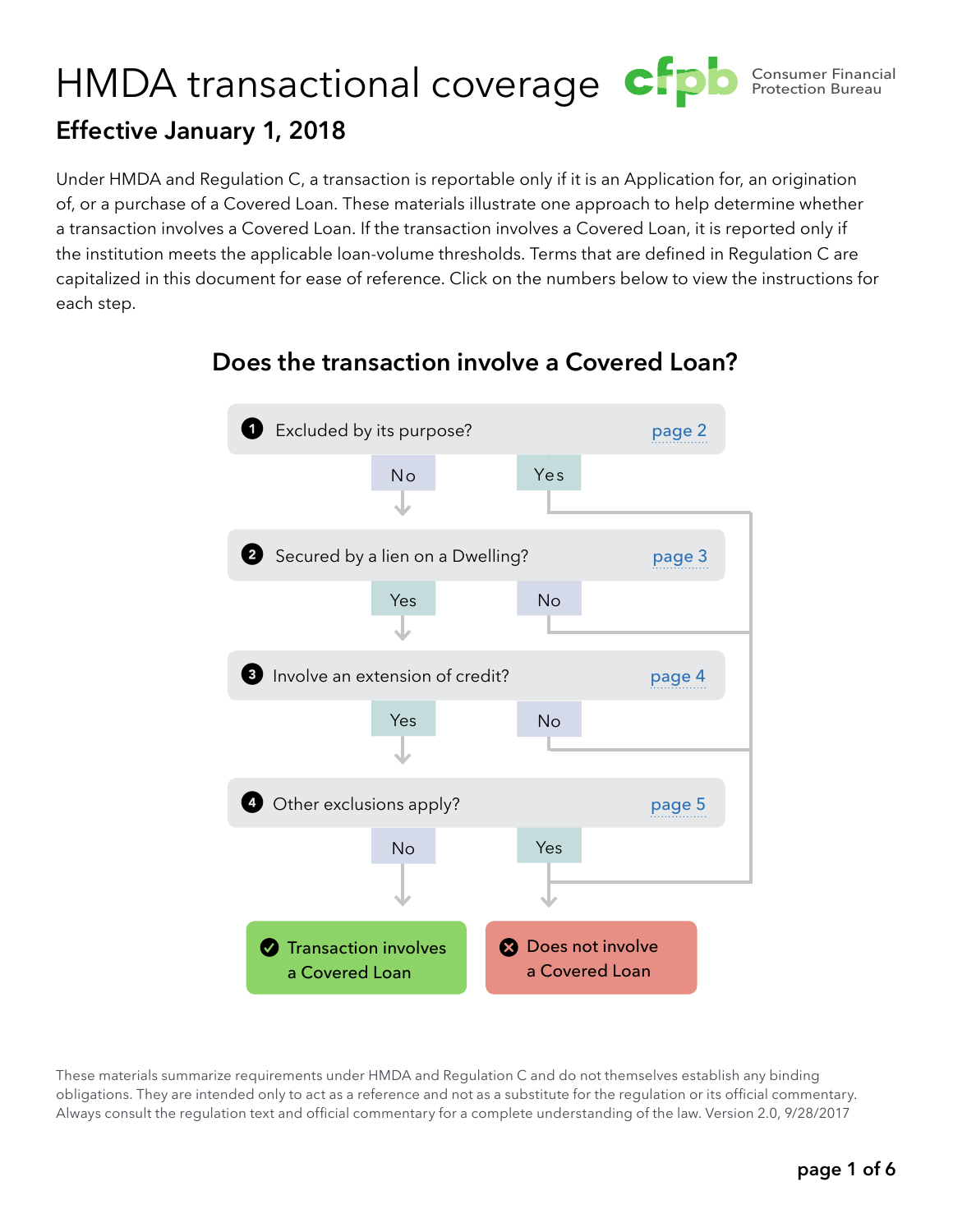## <span id="page-1-0"></span>**Is the transaction excluded by its purpose?**



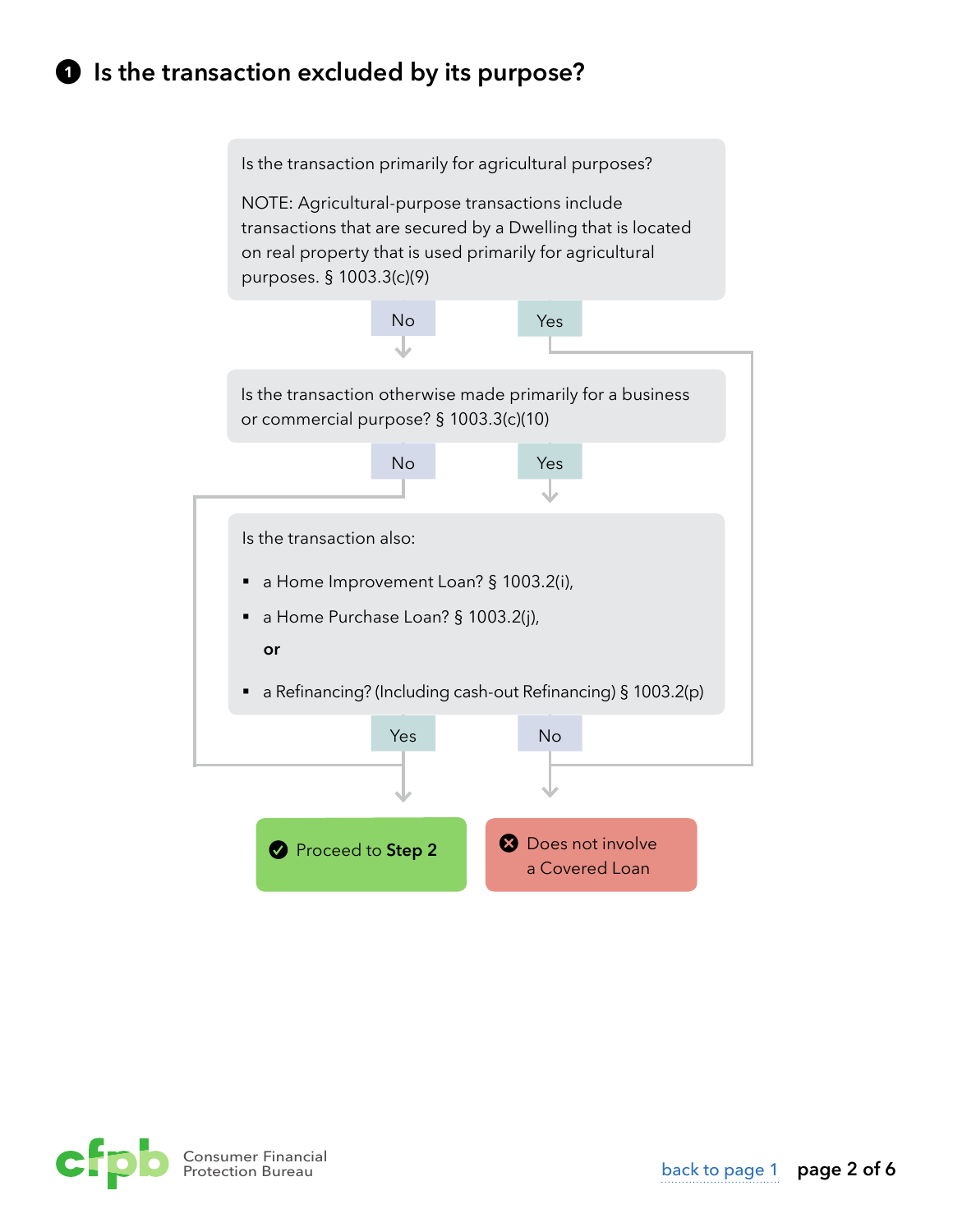<span id="page-2-0"></span>

Use the table below to help determine whether the transaction is secured by a lien on a Dwelling.

| <b>Single family structures</b>                                                                                                                                                                                                                 | <b>Multifamily structures</b>                                                                                                                                                                                                                                                | Mixed-use purposes                                                                                                                                                                                                                                                                                                                      |
|-------------------------------------------------------------------------------------------------------------------------------------------------------------------------------------------------------------------------------------------------|------------------------------------------------------------------------------------------------------------------------------------------------------------------------------------------------------------------------------------------------------------------------------|-----------------------------------------------------------------------------------------------------------------------------------------------------------------------------------------------------------------------------------------------------------------------------------------------------------------------------------------|
| <b>Dwelling</b>                                                                                                                                                                                                                                 | <b>Dwelling</b>                                                                                                                                                                                                                                                              | <b>Dwelling</b>                                                                                                                                                                                                                                                                                                                         |
| • Principal residences<br>Second homes<br>• Vacation homes<br>Manufactured Homes or<br>other factory built homes<br>Investment properties<br>Individual condominium units<br>Detached homes<br>Individual cooperative units                     | • Apartment buildings<br>or complexes<br>Manufactured home<br>$\blacksquare$<br>communities<br>• Condominium buildings<br>or complexes<br>Cooperative buildings<br>or complexes                                                                                              | Mixed-use property if primary<br>use is residential<br>Properties for long-term<br>$\blacksquare$<br>housing and related services<br>(such as assisted living for<br>senior citizens or supportive<br>housing for people with<br>disabilities)<br>Properties for long-term<br>housing and medical care<br>if primary use is residential |
| Not a Dwelling                                                                                                                                                                                                                                  | Not a Dwelling                                                                                                                                                                                                                                                               | Not a Dwelling                                                                                                                                                                                                                                                                                                                          |
| • Transitory residences<br>Recreational vehicles<br><b>Boats</b><br>$\blacksquare$<br>Campers<br><b>Travel trailers</b><br>Park model RVs<br>Floating homes<br>Houseboats<br>$\blacksquare$<br>Mobile homes constructed<br>before June 15, 1976 | Transitory residences<br>٠<br>Hotels<br>$\blacksquare$<br>Hospitals and properties<br>$\blacksquare$<br>used to provide medical<br>care (such as skilled nursing,<br>rehabilitation, or long-term<br>medical care)<br>College dormitories<br>٠<br>Recreational vehicle parks | Mixed-use property if primary<br>٠<br>use is not residential<br>Transitory residences<br>٠<br>Structures originally<br>designed as Dwellings<br>but used exclusively for<br>commercial purposes<br>Properties for long-term<br>$\blacksquare$<br>housing and medical care if<br>primary use is not residential                          |

<sup>1</sup>Dwelling means a residential structure, whether or not attached to real property. § 1003.2(f) and comments 2(f)-1 through -5.

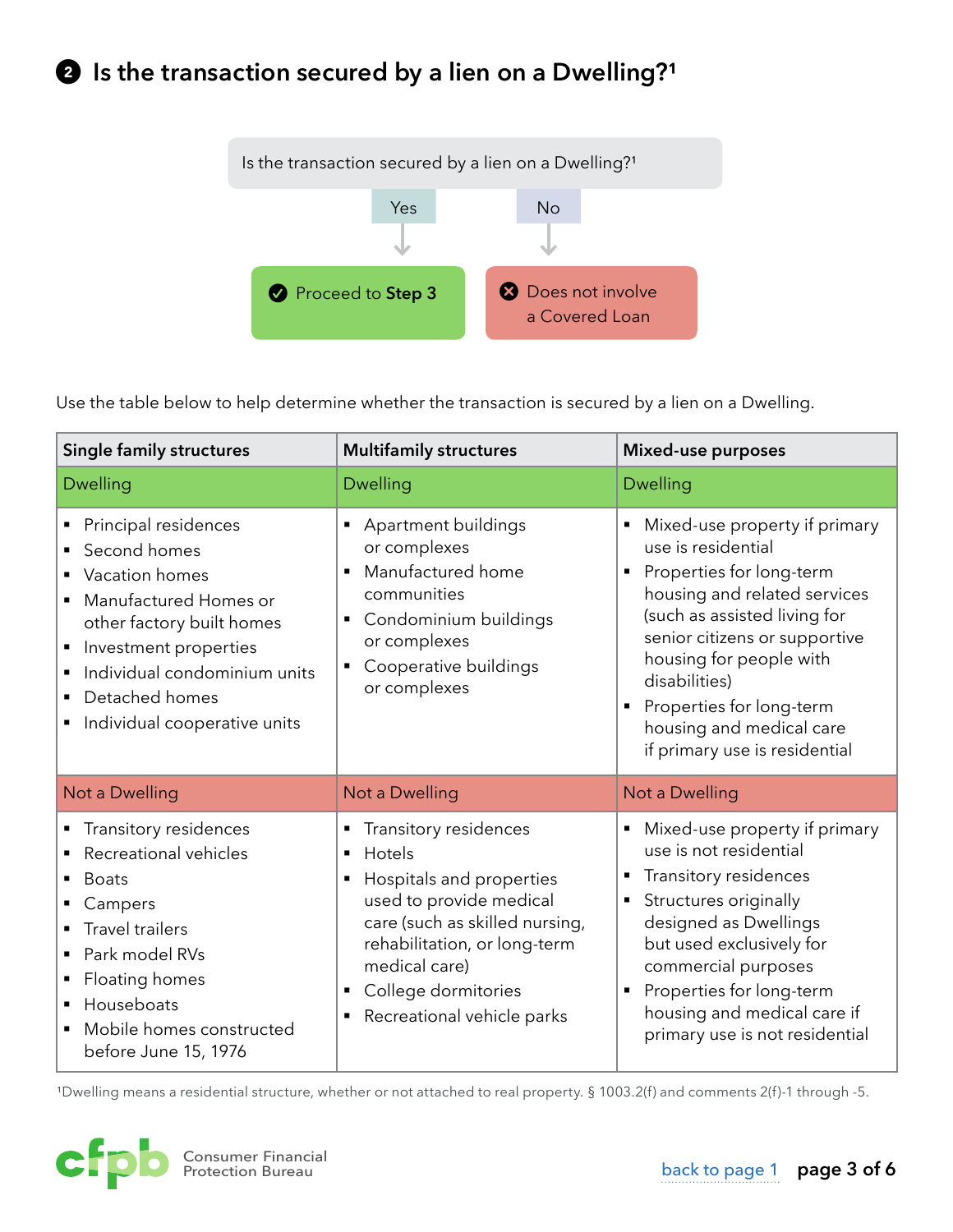## <span id="page-3-0"></span>**<sup>8</sup>** Does the transaction involve an extension of credit?<sup>2</sup>



<sup>2</sup> Generally under Regulation C, an extension of credit refers to the granting of credit only pursuant to a new debt obligation. If the transaction modifies, renews, extends, or amends the terms of an existing debt obligation, but the existing debt obligation is not satisfied and replaced, the transaction is not a new extension of credit, unless it falls within the two exceptions noted above. § 1003.2(d) and (o), and comments 2(d)-2 and 2(o)-2

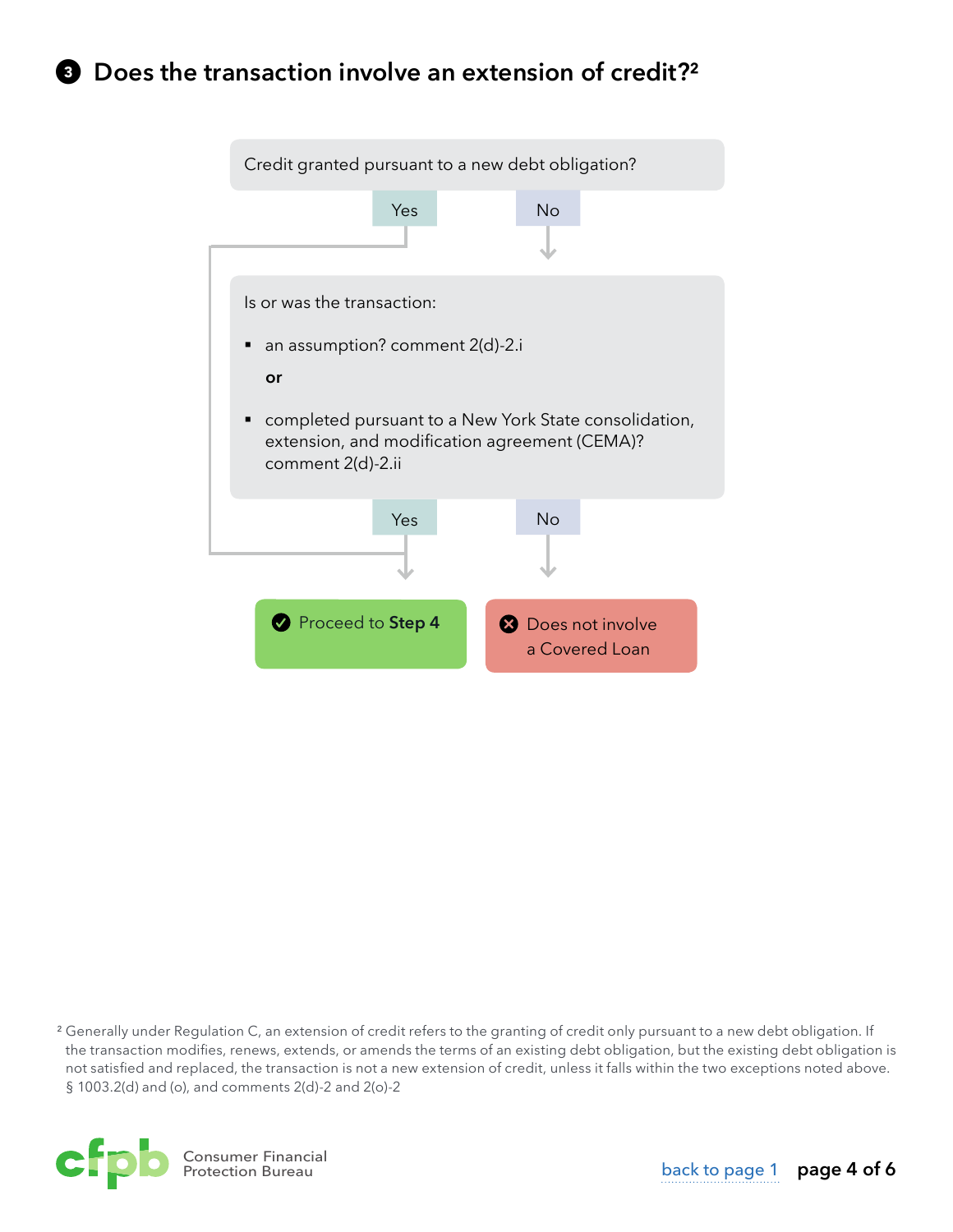<span id="page-4-0"></span>Is or was the transaction:

- originated or purchased by the Financial Institution acting in a fiduciary capacity?
- secured by a lien on unimproved land?
- temporary financing?
- the purchase of an interest in a pool of otherwise Covered Loans, such as mortgage-participation certificates, mortgage-backed securities, or real estate mortgage investment conduits?
- the purchase solely of the right to service an otherwise Covered Loan?
- a purchase as part of a merger or acquisition, or as part of the acquisition of all of the assets and liabilities of a branch office?
- § for a total dollar amount that is less than \$500?
- a purchase of a partial interest in an otherwise Covered Loan?
- to provide new funds in advance of a consolidation agreement completed pursuant to a New York State CEMA where consolidation occurred in the same year as final action on the transaction?